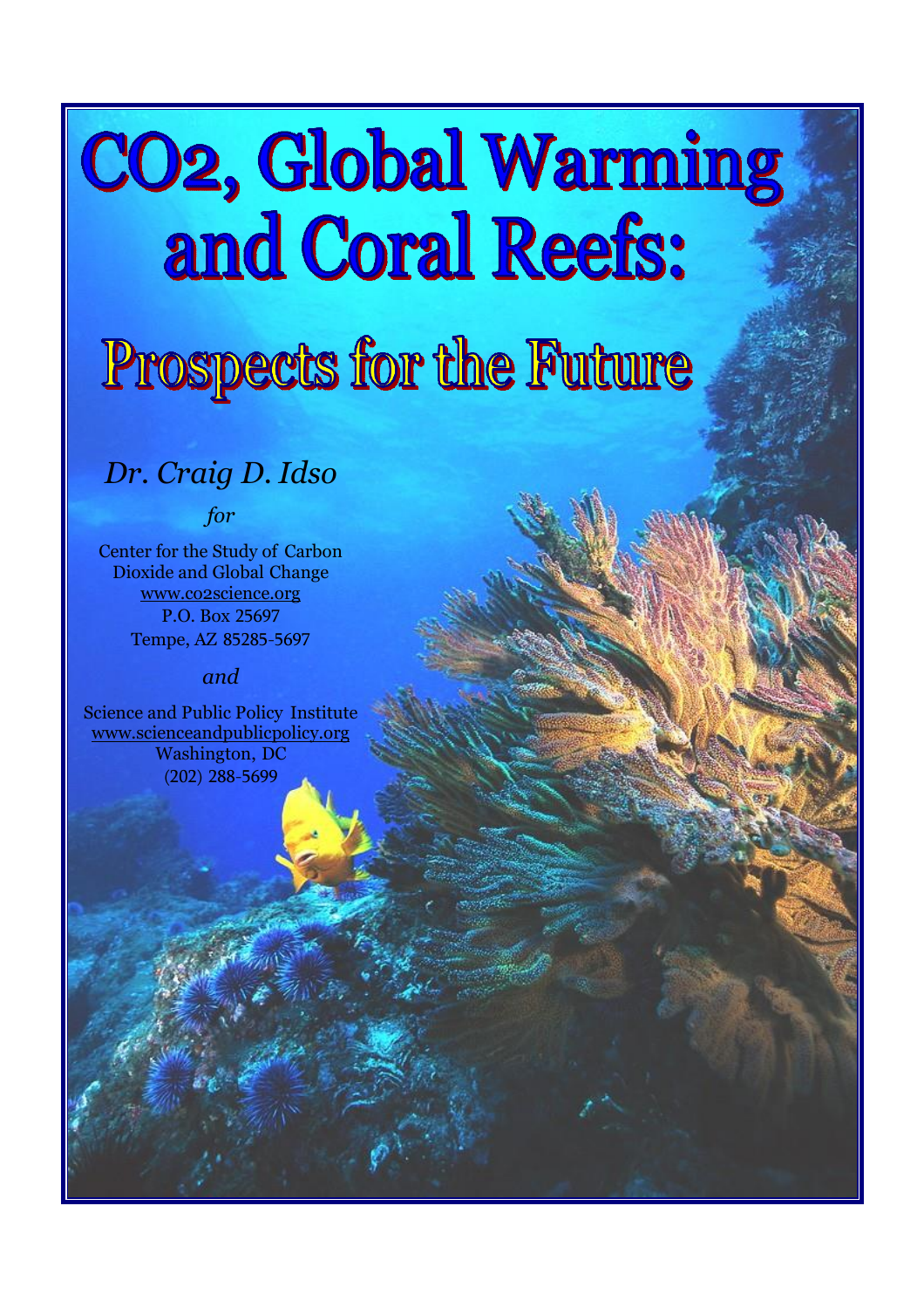# TABLE OF CONTENTS

| <b>Summary for Policy Makers</b>                                  | 1              |
|-------------------------------------------------------------------|----------------|
| <b>Part 1: Indirect Threats</b>                                   | 3              |
| 1. Coral Bleaching                                                | 3              |
| 1.1 Temperature Effects                                           | 3              |
| 1.2 Solar Radiation Effects                                       | $\overline{4}$ |
| 1.3 Solar Radiation-Temperature Interaction                       | 5              |
| 1.4 Other Phenomena                                               | 6              |
| 2. Responding to Stress: The Power of Adaptation                  | 8              |
| 2.1 Response to Solar Radiation Stress                            | 9              |
| 2.2 Response to Temperature Stress                                | 13             |
| 2.3 Symbiont Shuffling                                            | 17             |
| 2.4 Bacterial Shuffling                                           | 26             |
| 2.5 A Role for Elevated $CO2$ ?                                   | 27             |
| 3. Massive, Widespread Coral Bleaching                            | 29             |
| 3.1 Is It Caused by Global Warming?                               | 29             |
| 3.2 An Alternative Hypothesis                                     | 32             |
| 4. Global Warming-Induced Sea Level Rise: Good or Bad for Corals? | 34             |
| <b>Part 2: Direct Threats</b>                                     | 36             |
| 1. Ocean Acidification                                            | 36             |
| 1.1 The Important Role of Biology                                 | 38             |
| 1.2 Coral Calcification                                           | 41             |
| 1.3 Other Marine Organisms                                        | 50             |
| <b>Concluding Comment</b>                                         | 57             |
| <b>Part 1 References</b>                                          | 58             |
| <b>Part 2 References</b>                                          | 73             |

Copyright © 2009. Center for the Study of Carbon Dioxide and Global Change & Science and Public Policy Institute. All Rights Reserved.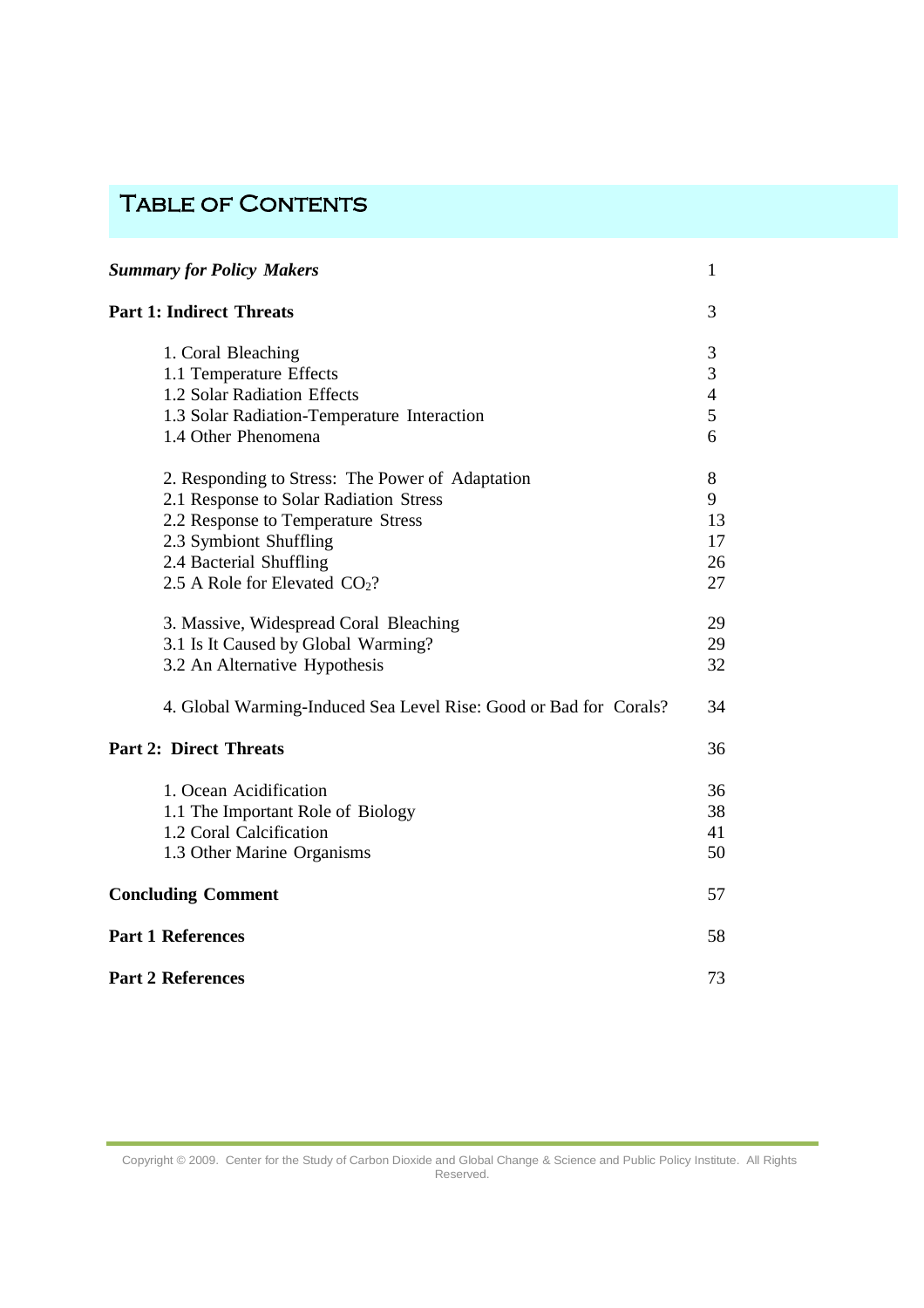## **Part II: Direct Threats**

In addition to the CO<sub>2</sub>-induced indirect thream<br>reefs, as discussed in Part 1 of this document,<br> $CO<sub>2</sub>$  content has been<br>hypothesized to possess the potential to harm n addition to the CO2-induced indirect threats postulated to harm the world's coral reefs, as discussed in Part 1 of this document, the global increase in the atmosphere's CO<sub>2</sub> content has been

coral reefs *directly*. By inducing changes in ocean water chemistry that can lead to reductions in the calcium carbonate saturationstate of seawater, it has been predicted that elevated levels of atmospheric  $CO<sub>2</sub>$  may reduce rates of coral calcification, possibly leading to *slower-growing* – and, therefore, *weaker* – coralskeletons, and in some cases even death.

We begin this part of our review by discussing the important role biology plays in driving the physical-chemical process of coral calcification, followed by a discussion of several real-world observations that depict *increasing* rates of coral calcification in the face of rising temperatures and atmospheric  $CO<sub>2</sub>$  concentrations. Indeed, as ever more pertinentevidence accumulates, the *true* story appears tobe just the *opposite* of what the ocean acidification hypothesis promotes.



#### <span id="page-2-0"></span>*1. Ocean Acidification*

The rate of deposition of calcium carbonate on coral reefs, or coral calcification rate, is controlled at the cellular level by the saturation state of calcium carbonatein seawater; and oceanic surface waters have likely b he rate of deposition of calcium carbonate on coral reefs, or *coral calcification rate*, is controlled at the cellular level by the saturation state of calcium carbonatein seawater; and oceanic surface waters have likely been saturated or since early Precambrian times (Holland, 1984). Currently, however, as the air's  $CO<sub>2</sub>$ content rises in response to ever-increasing anthropogenic  $CO<sub>2</sub>$  emissions, and as more and more carbon dioxide therefore dissolves in the surface waters of the world'soceans, pH values of the planet's oceanic waters are, or should be, gradually dropping,leading to a reduction in the calcium carbonate saturation state of seawater.

This phenomenon has been theorized to be leading to a corresponding reduction in coral calcification rates (Smith and Buddemeier, 1992; Buddemeier, 1994; Buddemeier and Fautin, 1996a,b; Holligan and Robertson, 1996; Gattuso *et al*., 1998; Buddemeier and Smith, 1999; IPCC, 2007a,b; De'ath *et al*., 2009), which reduction has been hypothesized to be rendering corals more susceptible to a number of other environmental stresses, including "sea-level rise, extreme temperatures, human

Copyright © 2009. Center for the Study of Carbon Dioxide and Global Change & Science and Public Policy Institute. All Rights Reserved.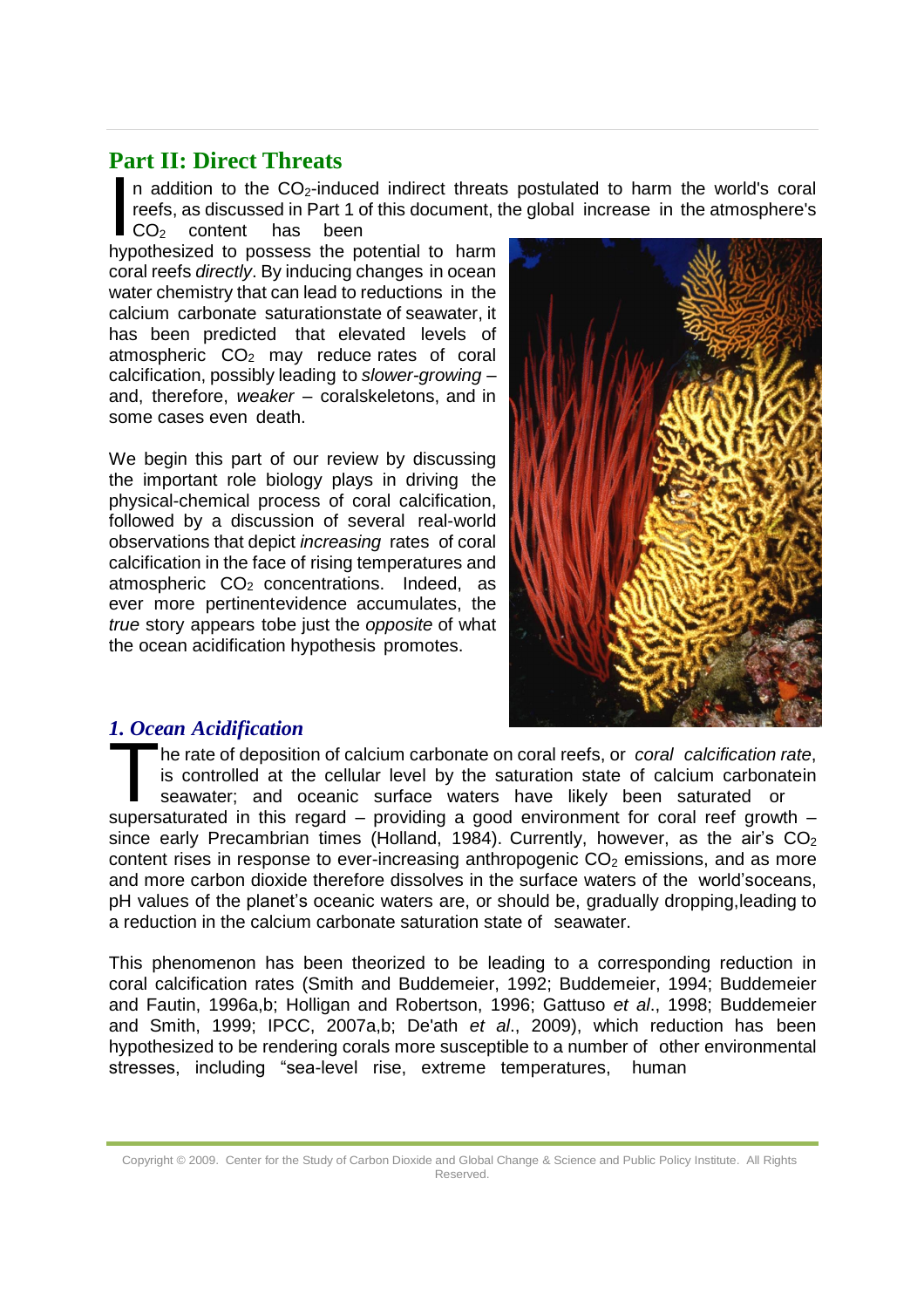damage (from mining, dredging, fishing and tourism), and changes in salinity andpollutant concentrations (nutrients, pesticides, herbicides and particulates), and inocean currents, ENSO, and storm damage" (Pittock, 1999). Kleypas *et al*. (1999), forexample, have calculated that calcification rates of tropical corals should already havedeclined by 6 to 11% or more since 1880, as a result of the concomitant increase inatmospheric  $CO<sub>2</sub>$ concentration; and they predict that the reductions could reach 17 to35% by 2100, as a result of expected increases in the air's  $CO<sub>2</sub>$  content over the comingcentury. Likewise, Langdon *et al*. (2000) calculated a decrease in coral calcification rateof up to 40% between 1880 and 2065.

The ocean chemistry aspect of this theory is rather straightforward; but it certainly is not as solid as acidification alarmists make it out to be. In evaluating global seawater impacts of (1) model-predicted global warming and (2) direct seawater chemical consequences of a doubling of the air's  $CO<sub>2</sub>$  content, Loaiciga (2006), for example, used a mass-balance approach to (1) "estimate the change in average seawater salinitycaused by the melting of terrestrial ice and permanent snow in a warming earth," and he

(1) applied "a chemical equilibrium model for the concentration of carbonate species in seawater open to the atmosphere" in order to "estimate the effect of changes in atmospheric  $CO<sub>2</sub>$  on the acidity of seawater." Assuming that the rise in the planet's mean surface air temperature continues unabated, and that it eventually causes the melting of all terrestrial ice and permanent snow, Loaiciga calculated that "the average seawater salinity would be lowered not more than 0.61‰ from its current 35‰." He also reports that across the range of seawater temperature considered (0 to 30°C), "a

doubling of CO2 from 380 ppm to 760 ppm increases the seawater acidity [lowers its pH] approximately 0.19 pH units." He thus concludes that "on a global scale and over the time scales considered (hundreds of years), there would not be accentuated changes in either seawater salinity or acidity from the risingconcentration of atmospheric CO2."

Furthermore, with more  $CO<sub>2</sub>$  in the air, additional weathering of terrestrial carbonates islikely to occur, which would increase delivery of  $Ca^{2+}$  to the oceans and partly compensate for the  $CO<sub>2</sub>$ induced decrease in oceanic calcium carbonate saturation state (Riding, 1996). Andas with all phenomena involving living organisms, the introduction of *life* into the ocean

acidification picture greatly complicates things. Considerations of a suite of interrelated The rising  $CO<sub>2</sub>$  content of earth's atmosphere may well be a *positive*  phenomenon, enhancing the growth rates of coral reefs and helping them to better withstand the many environmental stresses that truly are inimical to their wellbeing.

biological phenomena, for example, also make it much more difficult to draw suchsweeping negative conclusions as are currently being discussed. Indeed, as shown inthe next section, they even suggest that the rising  $CO<sub>2</sub>$  content of earth's atmospheremay well be a *positive* phenomenon, enhancing the growth rates of coral reefs and

Copyright © 2009. Center for the Study of Carbon Dioxide and Global Change & Science and Public Policy Institute. All Rights Reserved.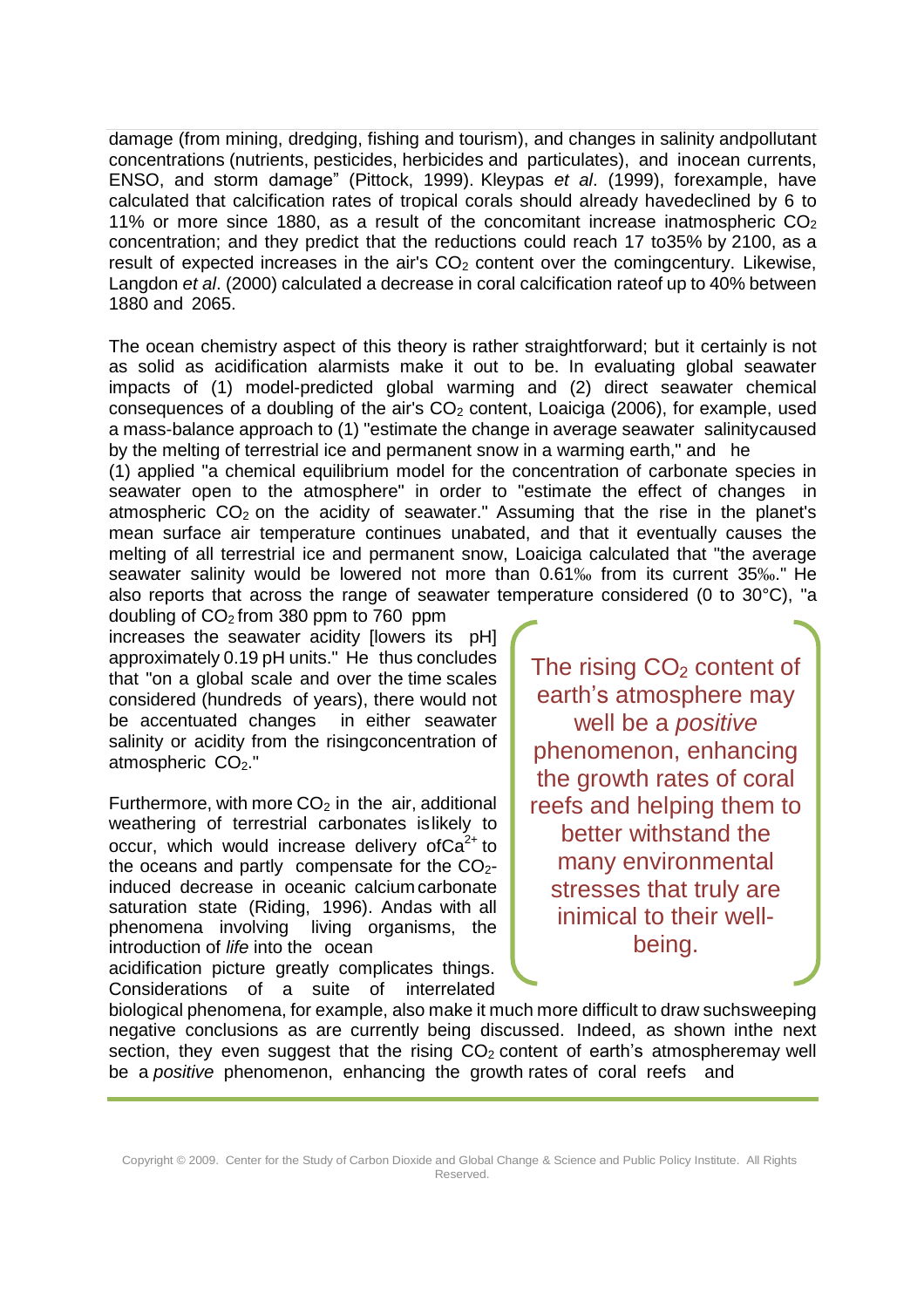helping them to better withstand the many environmental stresses that truly are inimical to their well-being.

### <span id="page-4-0"></span>**Part 2 References**

Buddemeier, R.W. 1994. Symbiosis, calcification, and environmental interactions. *Bulletin Institut Oceanographique*, Monaco, no. special **13**, pp. 119-131.

Buddemeier, R.W. and Fautin, D.G. 1996a. Saturation state and the evolution and biogeography of symbiotic calcification. *Bulletin Institut Oceanographique*, Monaco, no. special **14**, pp. 23-32.

Buddemeier, R.W. and Fautin, D.G. 1996b . Global  $CO<sub>2</sub>$  and evolution among the Scleractinia. *Bulletin Institut Oceanographique*, Monaco, no. special **14**, pp. 33-38.

Buddemeier, R.W., Kleypas, J.A. and Aronson, R.B. 2004. *Coral Reefs & Global Climate Change: Potential Contributions of Climate Change to Stresses on Coral Reef Ecosystems*. The Pew Center on Global Climate Change, Arlington, VA, USA.

Buddemeier, R.W. and Smith, S.V. 1999. Coral adaptation and acclimatization: A most ingenious paradox. *American Zoologist* **39**: 1-9.

Smith, S.V. and Buddemeier, R.W. 1992. Global change and coral reef ecosystems. *Annual Review of Ecological Systems* **23**: 89-118.

IPCC, 2007a. *Climate Change 2007: Impacts, Adaptation and Vulnerability. Contribution of Working Group II to the Fourth Assessment Report of the Intergovernmental Panel on Climate Change*. M.L. Parry, O.F. Canziani, J.P. Palutikof, P.J. van der Linden and C.E. Hanson, (eds.). Cambridge University Press, Cambridge, UK, 976pp.

IPCC, 2007b. *Climate Change 2007: The Physical Science Basis. Contribution ofWorking Group I to the Fourth Assessment Report of the Intergovernmental Panel onClimate Change*. Solomon, S., D. Qin, M. Manning, Z. Chen, M. Marquis, K.B. Averyt, M. Tignor and H.L. Miller (eds.). Cambridge University Press, Cambridge, United Kingdom and New York, NY, USA, 996 pp.

Holligan, P.M. and Robertson, J.E. 1996. Significance of ocean carbonate budgets for the global carbon cycle. *Global Change Biology* **2**: 85-95.

Gattuso, J.-P., Frankignoulle, M., Bourge, I., Romaine, S. and Buddemeier, R.W. 1998. Effect of calcium carbonate saturation of seawater on coral calcification. *Global and Planetary Change* **18**: 37-46.